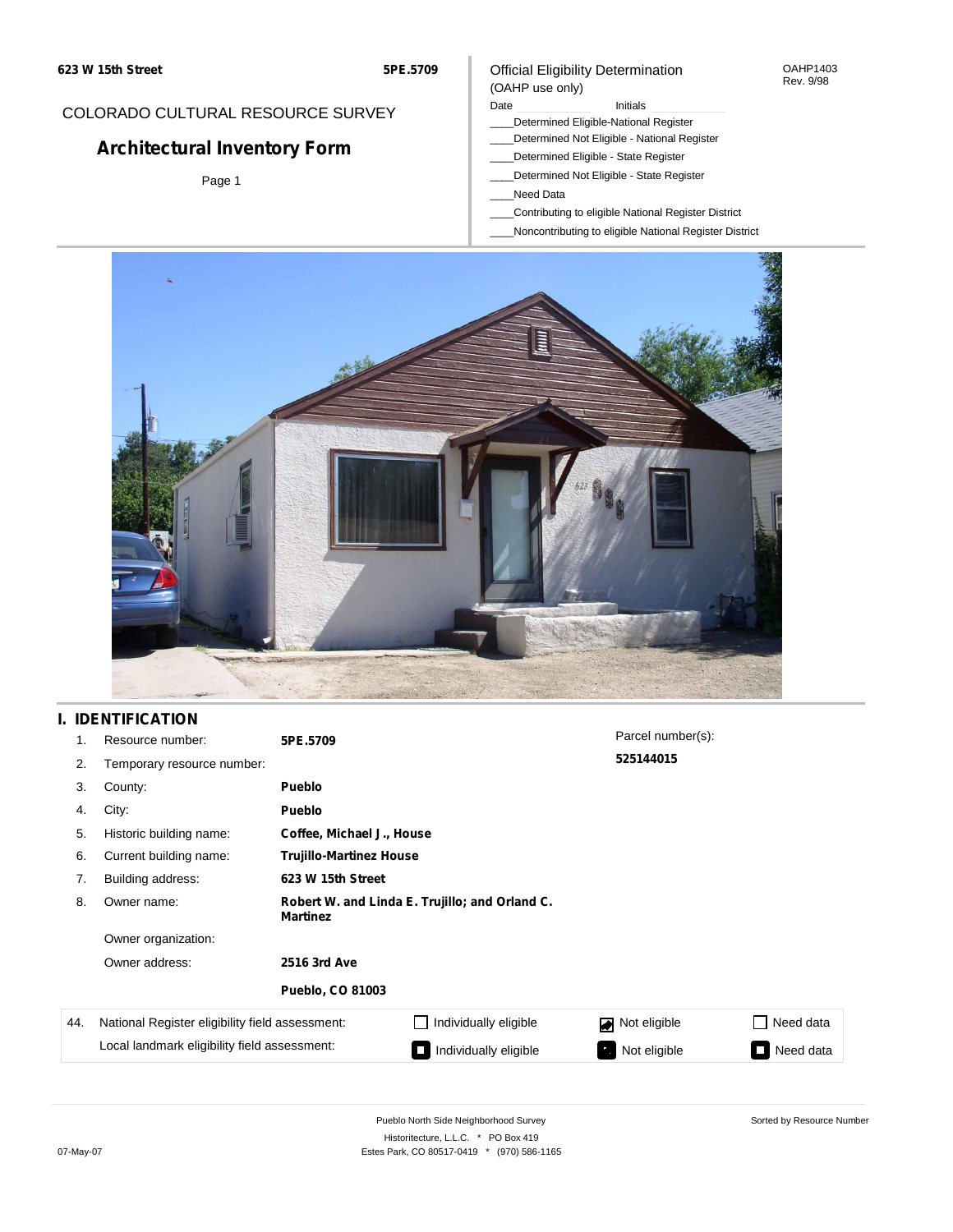Sorted by Resource Number

### **Architectural Inventory Form**

Page 2

### **II. GEOGRAPHIC INFORMATION**

| 9.  | P.M.                    | 6th       |     |    |           | Township:       |                         | <b>20S</b>                            |    |           |           | Range:            | 65W |         |
|-----|-------------------------|-----------|-----|----|-----------|-----------------|-------------------------|---------------------------------------|----|-----------|-----------|-------------------|-----|---------|
|     |                         | <b>SW</b> | 1/4 | of | <b>SW</b> | 1/4             | of <b>SW</b>            | 1/4                                   | of | <b>NE</b> | 1/4       | of Section        |     | 25      |
|     | 10. UTM reference zone: |           |     |    | 13        |                 |                         |                                       |    |           |           |                   |     |         |
|     | Easting:                |           |     |    |           | 533637          |                         |                                       |    |           | Northing: |                   |     | 4236843 |
| 11. | USGS quad name:         |           |     |    |           |                 | <b>Northeast Pueblo</b> |                                       |    |           | Scale:    |                   |     | 7.5     |
|     | Year:                   |           |     |    |           | 1974)           |                         | 1961 (Photorevised 1970 and           |    |           |           |                   |     |         |
|     | 12. $Lot(s)$ :          |           |     |    |           | Lot 10; Block 3 |                         |                                       |    |           |           |                   |     |         |
|     | Addition:               |           |     |    |           |                 |                         | <b>Bartlett &amp; Miller Addition</b> |    |           |           | Year of addition: |     | 1871    |

13. Boundary description and justification:

The boundary, as described above, contains but does not exceed the land historically associated with this property.

Metes and bounds exist:

П

### **III. ARCHITECTURAL DESCRIPTION**

| 14. | Building plan (footprint, shape):    | <b>Rectangular Plan</b>                        |                       |
|-----|--------------------------------------|------------------------------------------------|-----------------------|
|     | Other building plan descriptions:    |                                                |                       |
| 15. | Dimensions in feet (length x width): | 806 square feet                                |                       |
| 16. | Number of stories:                   | 1                                              |                       |
| 17. | Primary external wall material(s):   | <b>Stucco</b><br><b>Wood/Horizontal Siding</b> | Other wall materials: |
| 18. | Roof configuration:                  | <b>Gabled Roof/Front Gabled Roof</b>           |                       |
|     | Other roof configurations:           |                                                |                       |
| 19. | Primary external roof material:      | <b>Asphalt Roof/Composition Roof</b>           |                       |
|     | Other roof materials:                |                                                |                       |
| 20. | Special features:                    | Fence                                          |                       |

21. General architectural description:

Oriented to the south, this house rests on a concrete foundation. White stucco clads the exterior walls. Brown-painted wood **weatherboard covers the gables. Windows are 2 (horizontal)-over-2 (horizontal)-light, double-hung sash, with brown-painted** wood frames and surrounds, and aluminum-frame storm windows. A single-light picture windows pierces the west side of the asymmetrical front (south) elevation. The principal doorway opens just west of center in the façade. It hosts a white-painted, wood slab door, opening behind a brown, aluminum-frame storm door. A 2-step concrete stoop approaches the door from the west. A stucco-covered planter surrounds the east and south sides of the stoop. Sheltering the stoop is a front-gabled hood, on knee brackets. The hood has a ridgepole with ball-shaped cap. An identical doorway, sans the planter around the stoop, opens west of center in the rear (north) elevation. It provides access to an uncovered, carpet-covered patio off the east half of **the elevation. Brown, interlocking asphalt shingles cover the front-gabled roof. There are no overhanging eaves.**

#### 22. Architectural style:

**Modern Movements/Minimal Traditional**

| Other architectural styles: |                   |
|-----------------------------|-------------------|
| Building type:              | <b>Ranch Type</b> |

23. Landscape or special setting features:

This property is located on terrain sloping steeply downward from east to west, with an elevation of around 4,700 feet above mean sea level. The neighborhood features modest, one-story houses. Setbacks from West 15th Street are generally the same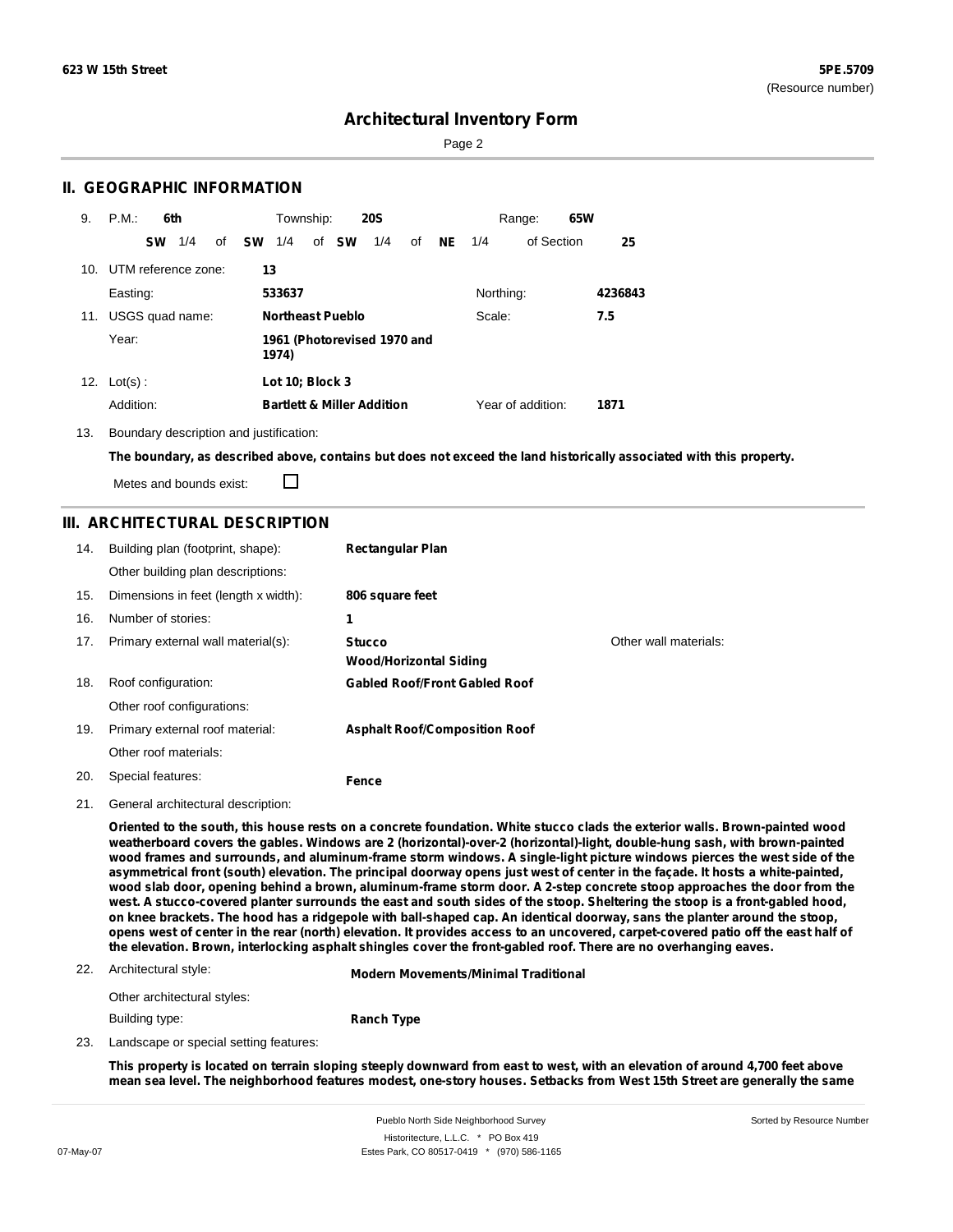Page 3

on this block. This property is situated on the north side of West 15th Street, between 619 West 15th Street to the east and 1502 West Street to the west. Packed-earth covers the strip separating the sidewalk from the street. The property lacks landscaping. **A woven-wire fence surrounds the backyard.**

- 24. Associated buildings, features or objects:
	- 1 : Type: **Shed**

Describe: A shed is located on the northeast corner of the lot. Oriented to the south, the building lacks a **formal foundation. An asphalt paper clads the exterior walls. Opening in the west side of the front (south) elevation is a small door, constructed of a sheet of white-painted plywood. Whitepainted plywood also covers the remainder of front elevation east of the doorway. Sheets of asphalt cover the shed roof.**

### **IV. ARCHITECTURAL HISTORY**

| 25. | Date of Construction:                                                                                                        | Estimate:                        | Actual: | 1951                                                                                          |  |
|-----|------------------------------------------------------------------------------------------------------------------------------|----------------------------------|---------|-----------------------------------------------------------------------------------------------|--|
|     | Source of Information:                                                                                                       | Co. consulted 1886 through 2003. |         | Pueblo City Directory. Pueblo, Co.; Salt Lake City; Kansas City, Mo.; and others: R.L. Polk & |  |
|     |                                                                                                                              |                                  |         | Pueblo County Office of Tax Assessor. Property information card [internet].                   |  |
| 26. | Architect:                                                                                                                   | unknown                          |         |                                                                                               |  |
|     | Source of information:                                                                                                       |                                  |         |                                                                                               |  |
| 27. | Builder:                                                                                                                     | unknown                          |         |                                                                                               |  |
|     | Source of information:                                                                                                       |                                  |         |                                                                                               |  |
| 28. | Original Owner:                                                                                                              | Michael J. Coffee                |         |                                                                                               |  |
|     | Source of information:                                                                                                       |                                  |         | Pueblo County Office of Tax Assessor. Property information card [internet].                   |  |
| 29. | Construction history:                                                                                                        |                                  |         |                                                                                               |  |
|     | Associant to Duchle County Tay Associate research this building was constructed in 1051. An anglysic of the style, materials |                                  |         |                                                                                               |  |

According to Pueblo County Tax Assessor records, this building was constructed in 1951. An analysis of the style, materials, and historical records corroborates this date. There have been no notable alterations since the date of construction.

30. Location: **original** Date of move(s):

### **V. HISTORICAL ASSOCIATIONS**

| 31. | Original use(s):     | <b>Single Dwelling</b> |
|-----|----------------------|------------------------|
| 32. | Intermediate use(s): | <b>Single Dwelling</b> |
| 33. | Current use(s):      | <b>Single Dwelling</b> |
| 34. | Site type(s):        | <b>Residence</b>       |

35. Historical background:

The first owner and resident of this house, constructed in 1951, was Michael J. Coffee. L.R. Trujillo and Orlando C. Martinez acquired the property in 1981, quit-claiming it to Robert W. and Linda E Martinez, and Orlando C. Martinez, the current owners, **in 1984.**

Sources of information: 36.

**Pueblo County Office of Tax Assessor. Property information card [internet].**

**Pueblo City Directory. Pueblo, Co.; Salt Lake City; Kansas City, Mo.; and others: R.L. Polk & Co, consulted 1886 through 2003.**

**Sanborn Fire Insurance Maps (for Pueblo, Colorado). New York: Sanborn Map and Publishing Co., 1883, 1886, 1889, 1893, 1904-05, 1904-51, and 1904-52.**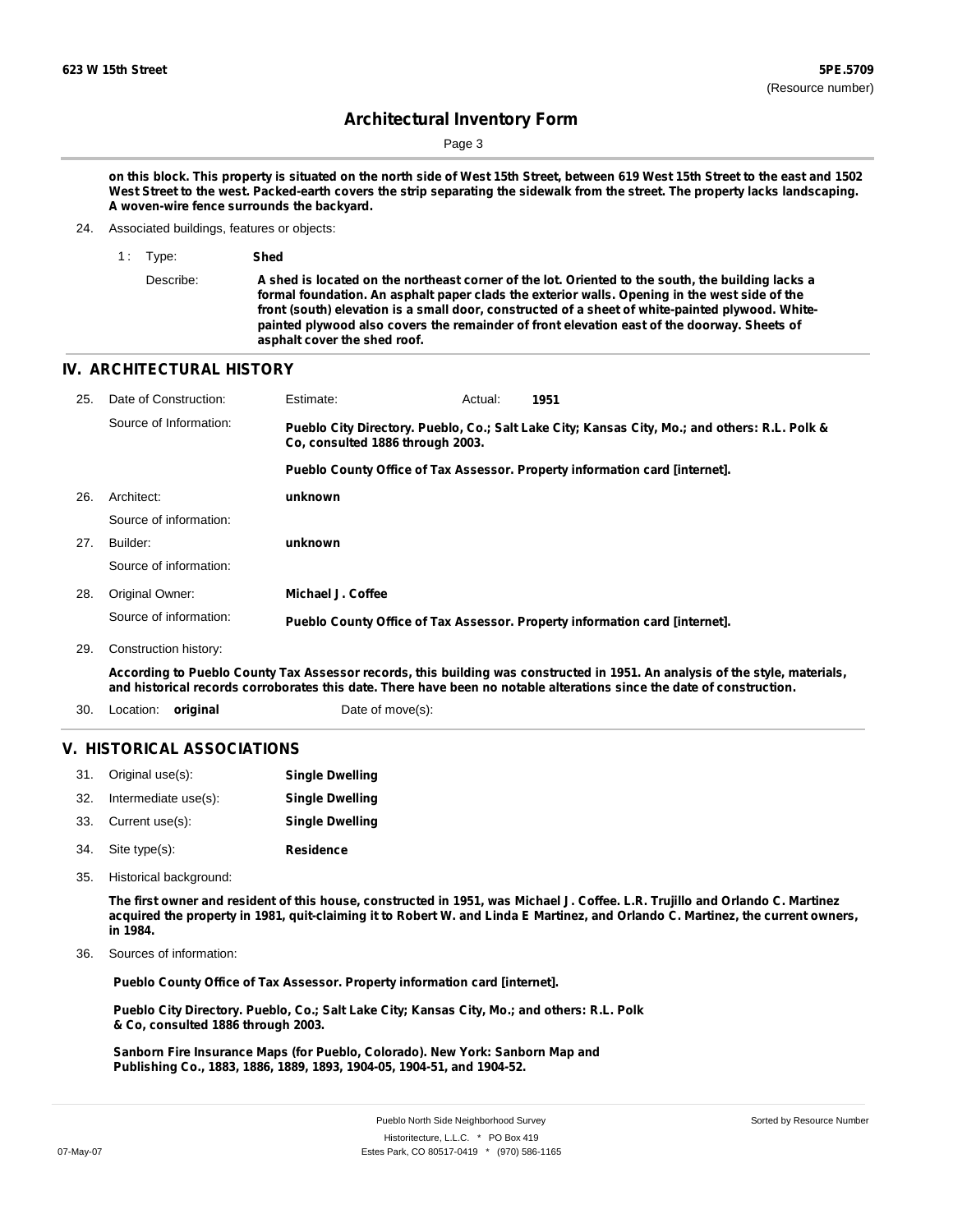Page 4

**Pueblo County Office of Tax Assessor. Property information card [internet].**

**Sanborn Fire Insurance Maps (for Pueblo, Colorado). New York: Sanborn Map and Publishing Co., 1883, 1886, 1889, 1893, 1904-05, 1904-51, and 1904-52.**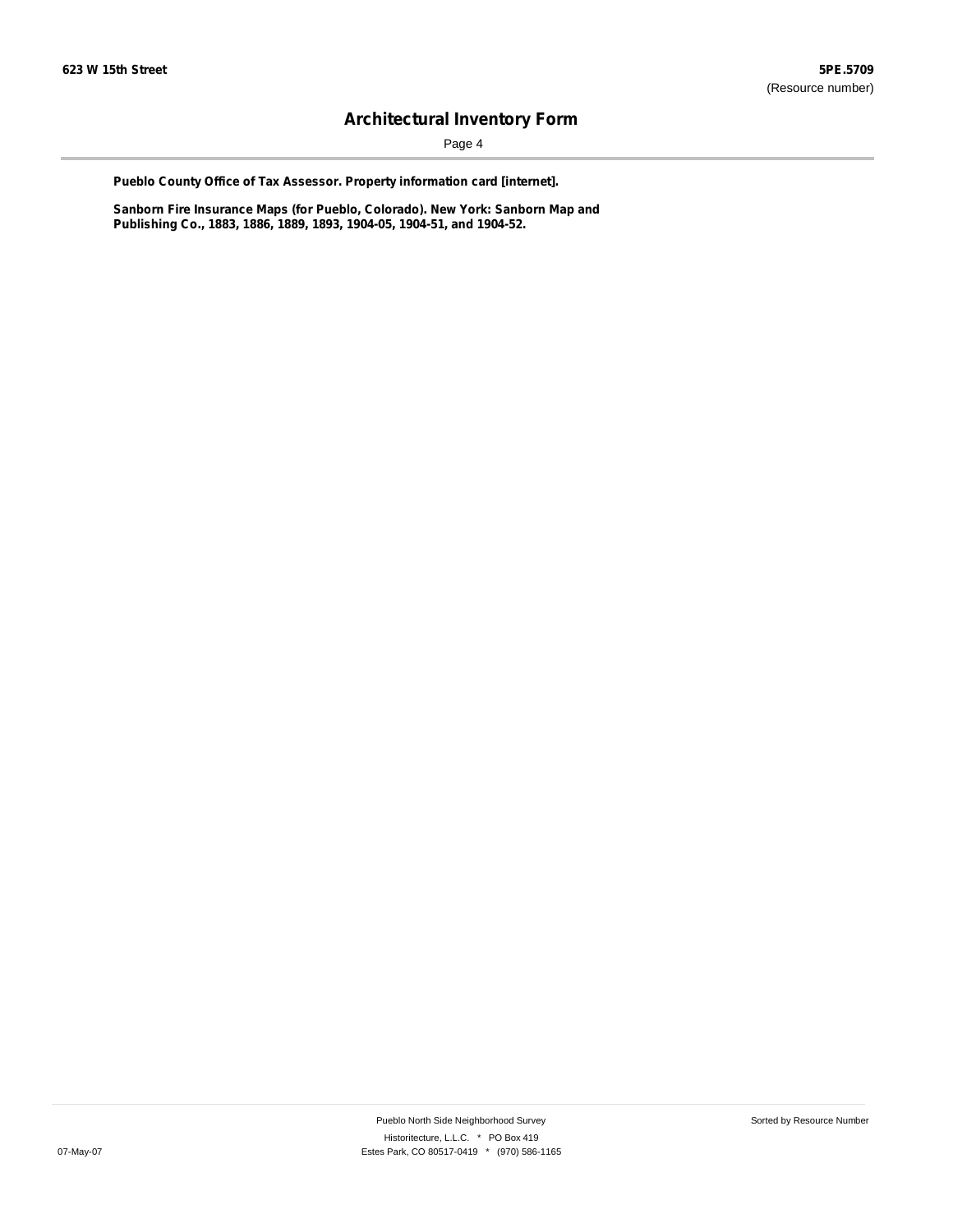$\sim$ 

Sorted by Resource Number

# **Architectural Inventory Form**

Page 5

|     | <b>VI. SIGNIFICANCE</b>                                                                                                                                                                                |  |  |  |  |  |  |
|-----|--------------------------------------------------------------------------------------------------------------------------------------------------------------------------------------------------------|--|--|--|--|--|--|
| 37. | Local landmark designation:<br>Yes $\Box$<br>No.<br>P.                                                                                                                                                 |  |  |  |  |  |  |
|     | Designation authority:                                                                                                                                                                                 |  |  |  |  |  |  |
|     | Date of designation:                                                                                                                                                                                   |  |  |  |  |  |  |
| 38. | Applicable National Register criteria:                                                                                                                                                                 |  |  |  |  |  |  |
|     | A. Associated with events that have made a significant contribution to the broad pattern of our history.<br>ΙI                                                                                         |  |  |  |  |  |  |
|     | B. Associated with the lives of persons significant in our past.<br>ΙI                                                                                                                                 |  |  |  |  |  |  |
|     | C. Embodies the distinctive characteristics of a type, period, or method of construction, or represents the work<br>П                                                                                  |  |  |  |  |  |  |
|     | of a master, or that possess high artistic values, or represents a significant and distinguished entity whose<br>components may lack individual distinction.                                           |  |  |  |  |  |  |
|     | D. Has yielded, or may be likely to yield, information important in history or prehistory.<br>ΙI                                                                                                       |  |  |  |  |  |  |
|     | Qualifies under Criteria Considerations A through G (see manual).<br>$\blacksquare$                                                                                                                    |  |  |  |  |  |  |
|     | Does not meet any of the above National Register criteria.<br>◙                                                                                                                                        |  |  |  |  |  |  |
|     | <b>Pueblo Standards for Designation:</b>                                                                                                                                                               |  |  |  |  |  |  |
|     | <u>1a. History</u>                                                                                                                                                                                     |  |  |  |  |  |  |
|     | Have direct association with the historical development of the city, state, or nation; or<br>$\mathbf{r}_\perp$                                                                                        |  |  |  |  |  |  |
|     | 1b. History                                                                                                                                                                                            |  |  |  |  |  |  |
|     | Be the site of a significant historic event; or<br>$\overline{\phantom{a}}$                                                                                                                            |  |  |  |  |  |  |
|     | 1c. History                                                                                                                                                                                            |  |  |  |  |  |  |
|     | Have direct and substantial association with a person or group of persons who had influence on society.<br>$\blacksquare$                                                                              |  |  |  |  |  |  |
|     | 2a. Architecture                                                                                                                                                                                       |  |  |  |  |  |  |
|     | Embody distinguishing characteristics of an architectural style or type; or<br>$\Box$                                                                                                                  |  |  |  |  |  |  |
|     | <u>2b. Architecture</u><br>$\overline{\phantom{a}}$                                                                                                                                                    |  |  |  |  |  |  |
|     | Be a significant example of the work of a recognized architect or master builder, or                                                                                                                   |  |  |  |  |  |  |
|     | <b>2c. Architecture</b><br>Contain elements of architectural design, engineering, materials, craftsmanship, or artistic merit which represent a                                                        |  |  |  |  |  |  |
|     | о<br>significant or influential innovation;                                                                                                                                                            |  |  |  |  |  |  |
|     | 2d. Architecture                                                                                                                                                                                       |  |  |  |  |  |  |
|     | Portray the environment of a group of people or physical development of an area of the city in an era of history<br>$\mathcal{L}_{\mathcal{A}}$<br>characterized by a distinctive architectural style. |  |  |  |  |  |  |
|     | 3a. Geography                                                                                                                                                                                          |  |  |  |  |  |  |
|     | Have a prominent location or be an established, familiar, and orienting visual feature of the contemporary city, or<br>П                                                                               |  |  |  |  |  |  |
|     | 3b. Geography                                                                                                                                                                                          |  |  |  |  |  |  |
|     | Promote understanding and appreciation of Pueblo's environment by means of distinctive physical characteristics<br>or rarity; or                                                                       |  |  |  |  |  |  |
|     | 3c. Geography                                                                                                                                                                                          |  |  |  |  |  |  |
|     | Make a special contribution to Pueblo's distinctive character.<br>$\Box$                                                                                                                               |  |  |  |  |  |  |
|     | Not Applicable                                                                                                                                                                                         |  |  |  |  |  |  |
|     | Does not meet any of the above Pueblo landmark criteria.<br>$\overline{\phantom{a}}$                                                                                                                   |  |  |  |  |  |  |
| 39. | Area(s) of Significance:<br><b>Not Applicable</b>                                                                                                                                                      |  |  |  |  |  |  |
| 40. | Period of Significance:<br>n/a                                                                                                                                                                         |  |  |  |  |  |  |
| 41. | National:<br>Level of significance:<br>Local<br>State                                                                                                                                                  |  |  |  |  |  |  |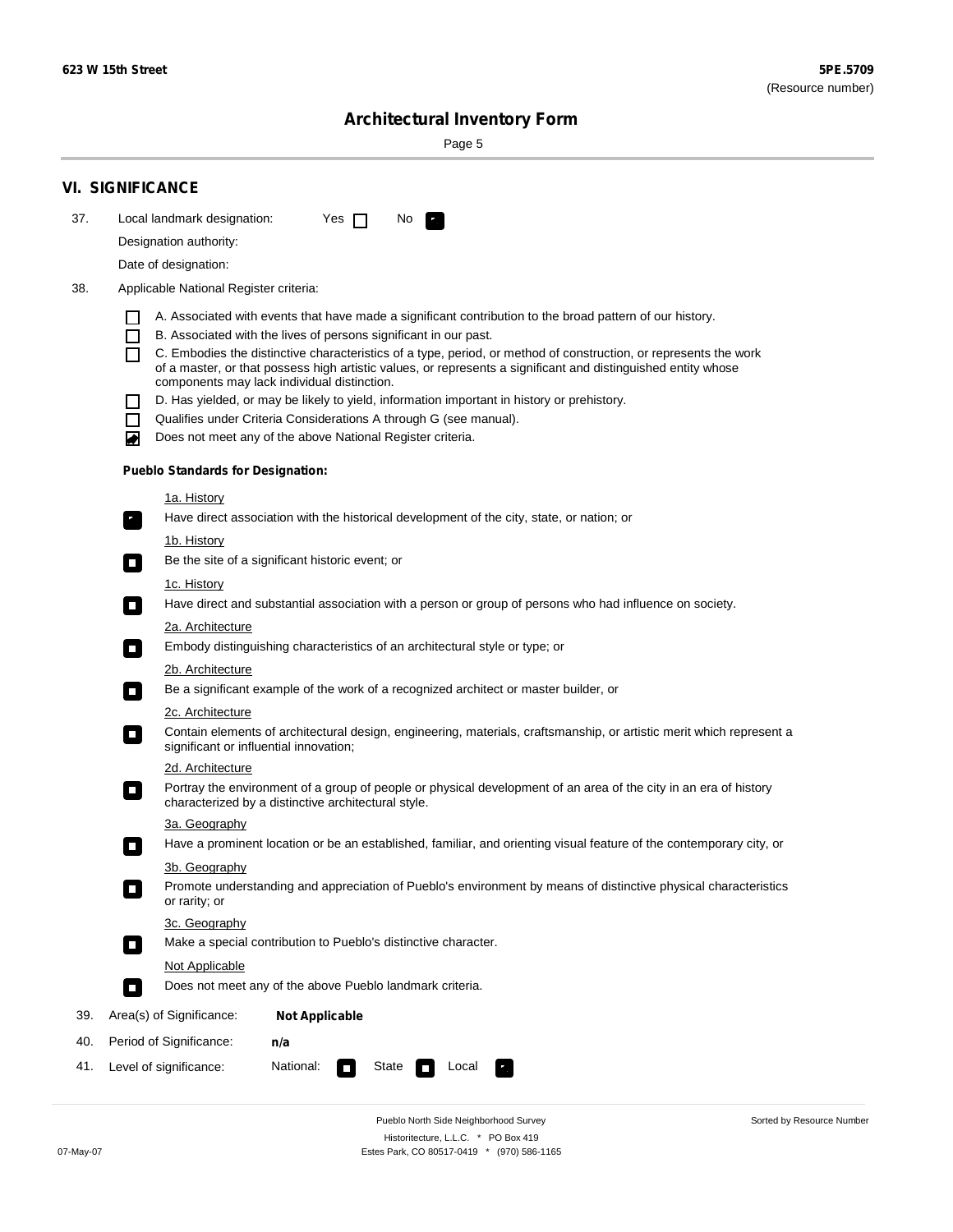Page 6

#### 42. Statement of significance:

This property is historically significant under Pueblo Local Landmark criterion 1A for its association with the post-World War **II development of Pueblo's North Side Neighborhood. However, the levels of architectural and historical significance,** combined with physical integrity, are not to the extent that this property would qualify for individual listing in the National Register of Historic Places, the Colorado State Register of Historic Properties, or as a City of Pueblo Landmark. Nonetheless, **it is a contributing resource within any potential historic district.**

43. Assessment of historic physical integrity related to significance:

Constructed around 1951, this house exhibits a high level of physical integrity relative to the seven aspects of integrity as defined by the National Park Service and the Colorado Historical Society: location, setting, design, materials, workmanship, feeling, and association. It has not be significantly altered since its construction. This property retains sufficient physical **integrity to convey its architectural and historical significance.**

#### **VII. NATIONAL REGISTER ELIGIBILITY ASSESSMENT**



Yes Yes No

No  $\blacksquare$  N/A

 $N/A$ 

**the area's dominant industry, steel manufacturing.**

If there is National Register district potential, is this building contributing:

If the building is in existing National Register district, is it contributing: 46.

### **VIII. RECORDING INFORMATION**

| 47. | Photograph numbers): | <b>CD-ROM Photo Disc: North Side Photos</b><br>File Name(s): 15thstw623                                                       |
|-----|----------------------|-------------------------------------------------------------------------------------------------------------------------------|
|     | Negatives filed at:  | <b>Special Collections</b><br><b>Robert Hoag Rawlings Public Library</b><br>100 East Abriendo Avenue<br>Pueblo, CO 81004-4290 |
| 48. | Report title:        | <b>Pueblo North Side Neighborhood Survey</b>                                                                                  |
| 49. | $Date(s)$ :          | 07/19/05                                                                                                                      |
| 50. | Recorder(s):         | <b>Adam Thomas</b>                                                                                                            |
| 51. | Organization:        | Historitecture, L.L.C.                                                                                                        |
| 52. | Address:             | <b>PO Box 419</b>                                                                                                             |
|     |                      | Estes Park, CO 80517-0419                                                                                                     |
| 53. | Phone number(s):     | (970) 586-1165                                                                                                                |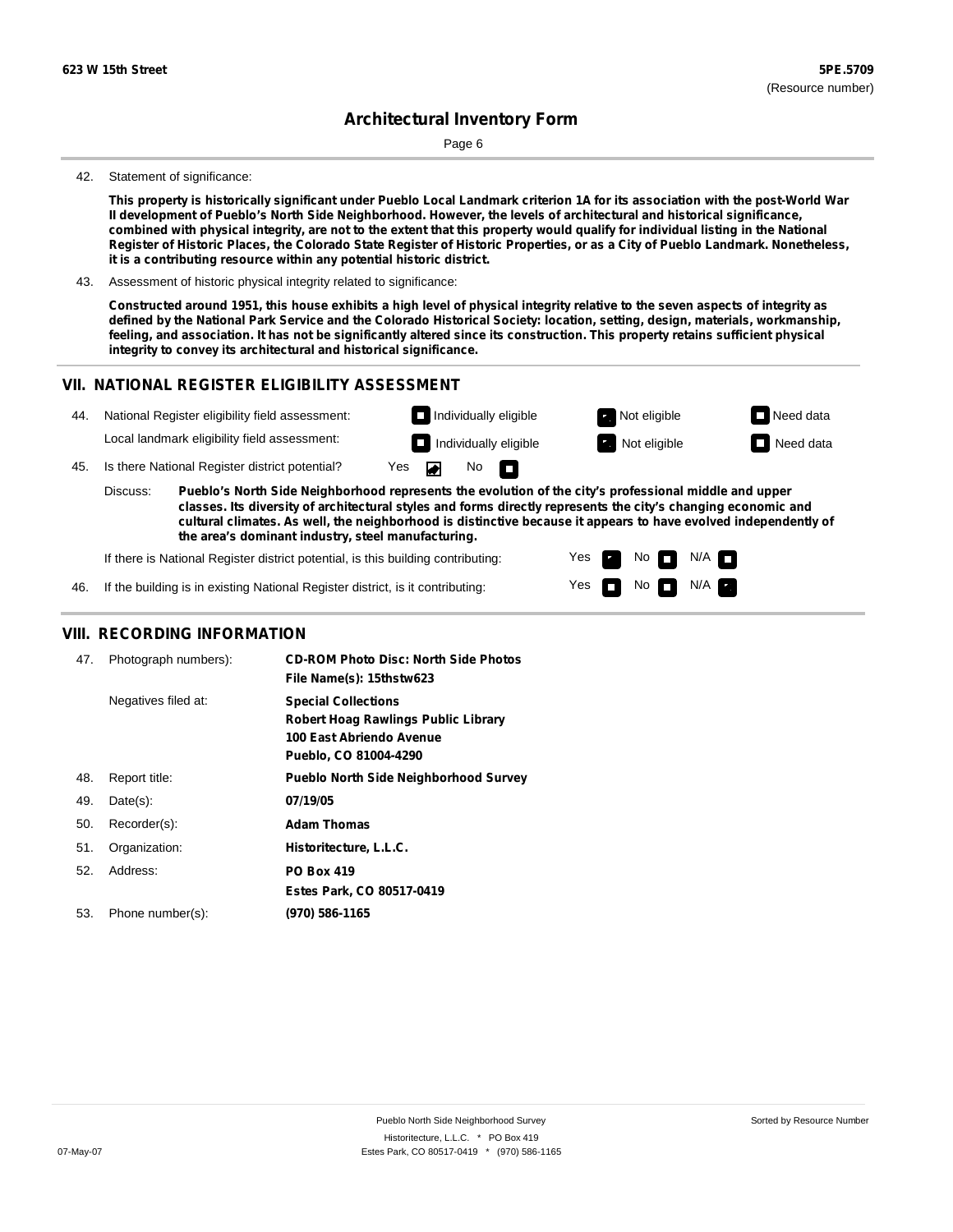$\blacksquare$ 

### **Architectural Inventory Form**

Page 7



E

무

m.

٢

**SCALE:** 

1 inch  $\approx$  200 feet

m.

T a.

Đ

 $\blacksquare$ 

uu<br>aa<br>a

 $\Box$ 

 $\Box$ 

믹

 $F = 0$